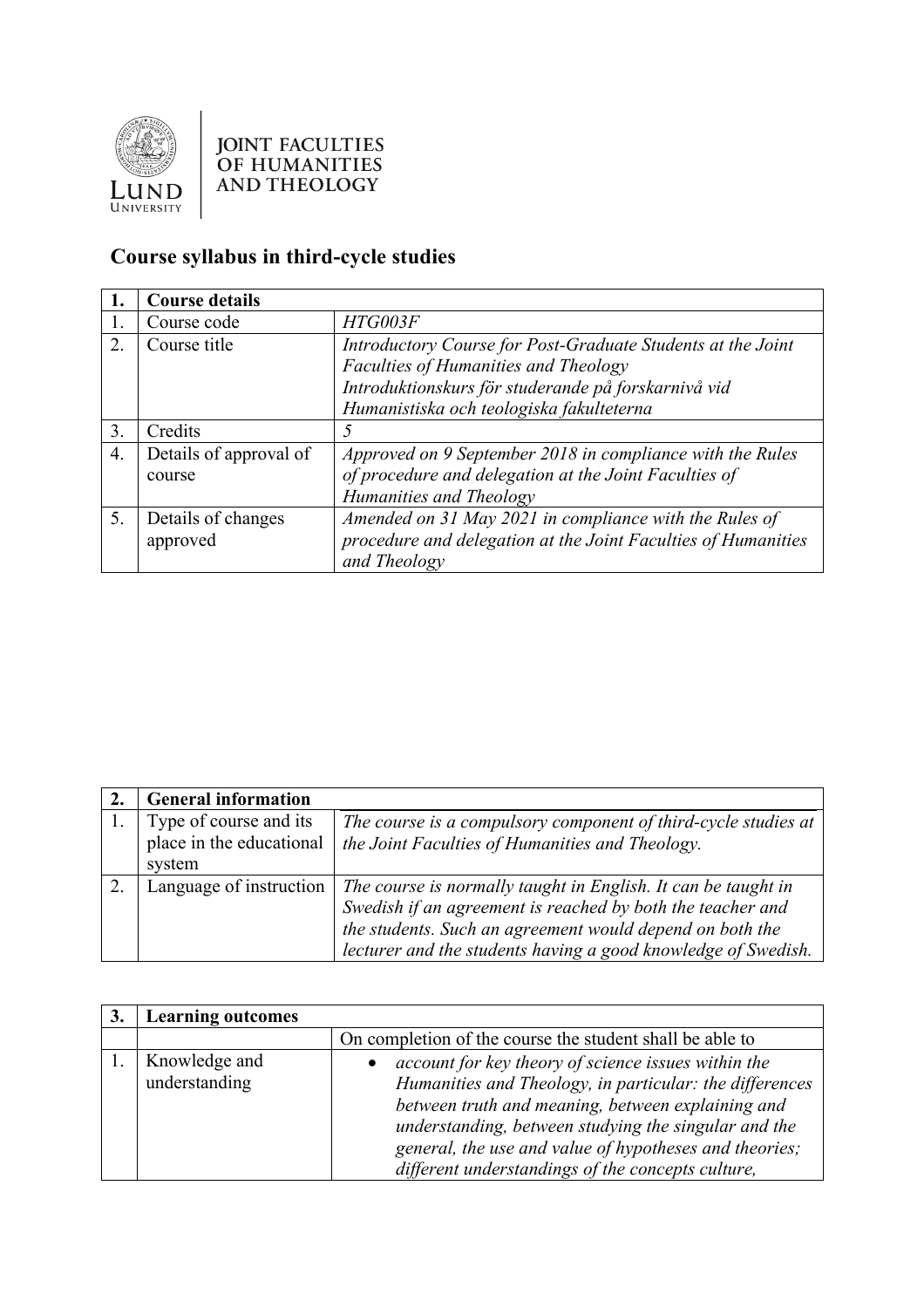|    |                           | method, science and objectivity,<br>give an overview of the disciplines and organisation of<br>the Joint Faculties of Humanities and Theology and of<br>the HT libraries' resources and auxiliary services,<br>account for the structure and aims of third-cycle<br>education as well as possible career paths for<br>researchers. |
|----|---------------------------|------------------------------------------------------------------------------------------------------------------------------------------------------------------------------------------------------------------------------------------------------------------------------------------------------------------------------------|
| 2. | Competence and skills     | formulate an individual position on the theory of<br>science.<br><i>identify and discuss in detail the theoretical issues of</i><br>his or her own thesis project,<br>communicate his or her knowledge in speech and<br>writing and participate in public dialogue on the<br>Humanities and Theology.                              |
| 3. | Judgement and<br>approach | discuss and query issues of the role of research in<br>society and the ethical responsibility of researchers,<br><i>identify and critically discuss unequal conditions for</i><br>$\bullet$<br>success within research in the Humanities and<br><i>Theology.</i>                                                                   |

| 4.<br>1. | <b>Course content</b><br>Brief description of the<br>course and its content<br>including details of any<br>sub-divisions | The course consists of the following components:<br><b>Seminars on course literature</b><br>The aims, possibilities and epistemological conditions of<br>research within the Humanities and Theology as well as a<br>selection of key concepts are studied by reading the course<br>literature. The content of the course literature is presented by<br>small groups and discussed in class.<br>Lectures on a selection of topics             |
|----------|--------------------------------------------------------------------------------------------------------------------------|-----------------------------------------------------------------------------------------------------------------------------------------------------------------------------------------------------------------------------------------------------------------------------------------------------------------------------------------------------------------------------------------------------------------------------------------------|
|          |                                                                                                                          | The following topics are raised in lectures:<br>disciplines and departments within the HT<br>$\bullet$<br>Faculties<br>society's need for the Humanities and Theology<br>$\bullet$<br>the structure and aims of third cycle studies<br>$\bullet$<br>PhD candidates' rights and responsibilities<br>$\bullet$<br>PhD candidates' possibilities of international<br>$\bullet$<br>mobility<br>PhD candidates' possible career paths<br>$\bullet$ |
|          |                                                                                                                          | unequal conditions for success<br>Presentations by newly graduated researchers<br>Newly graduated researchers present their projects, tell<br>about their experiences of being PhD candidates and<br>answer questions.<br>Seminars on the participants' own projects                                                                                                                                                                          |